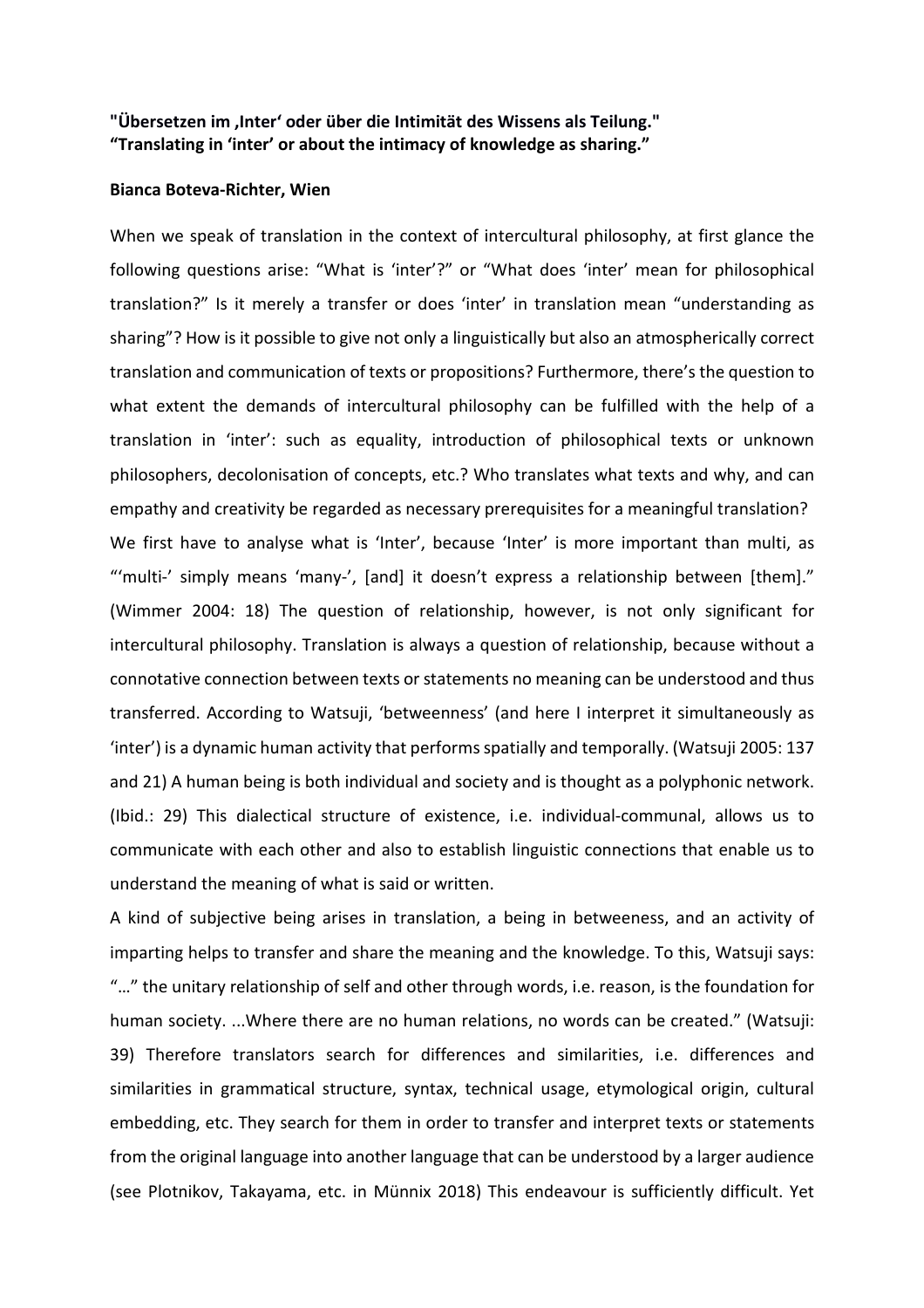further obstacles arises as philosophical texts are not only specialised. Like art, philosophy is free to express itself in different formats (as factual text, essay, etc.) (Golosovker) and thus actively uses creativity and a change of perspective to explore new texts and propositions. (Boteva-Richter 2018) The translator must therefore not only be professionally trained and familiar with the respective culture, s/he must also have a sensitivity for the rhythm of the text and the degree to which it should be polished in the other language. In order to retain this or to preserve the idiosyncrasies and beauty of the original, some grammatical-syntactic unevenness must sometimes be accepted in translation.

But now to the second point: In 'Inter', a mutual exchange takes place and is lived out in different intensities, which not only transports information, but also enables an intimacy of imparting as sharing. For translation, this means that in the act of translation we are able to put ourselves into the world of the other and make this new world our own because of our dual structure of existence. So when we feel at home (beheimatet) in one or more languages, we can express this sense of home, love and affinity for a particular culture and its artefacts and show it through our translation.

Yet in addition to the criteria mentioned above, there is a moral-ethical dimension to interculturally active philosophers and translators, which is often the driving force behind the choice of texts to be translated: it is about the introduction and equal treatment of unknown texts that were originally inaccessible to a wider audience due to a lack of translation. This is a very important point, because how can we work with non-European texts when we have few and/or poor translations? Here I would even speak of a duty of intercultural philosophers, who often have numerous language skills, and are able and obliged to do so.

At the end, I would like to look at the terms creativity and empathy and their application to overcome alienation. As already mentioned, when working in the intercultural field a change of perspective is essential (empathising with new texts, methods, concepts, understanding and applying them, etc.), exploring new territory and discovering philosophical treasures which are new to us, which need to be worked on, translated and presented. Without creative curiosity the work and thus translation of texts is not possible.

However, in order to be able to deal with the whole issue, i.e. working and translating in the field of intercultural philosophy, and taking into account the above-mentioned requirements (equality, decolonisation of terms, etc.), empathy is of the utmost importance. Empathy is the ability to put ourselves into others and at the same time to be Oneself and Others. It prepares